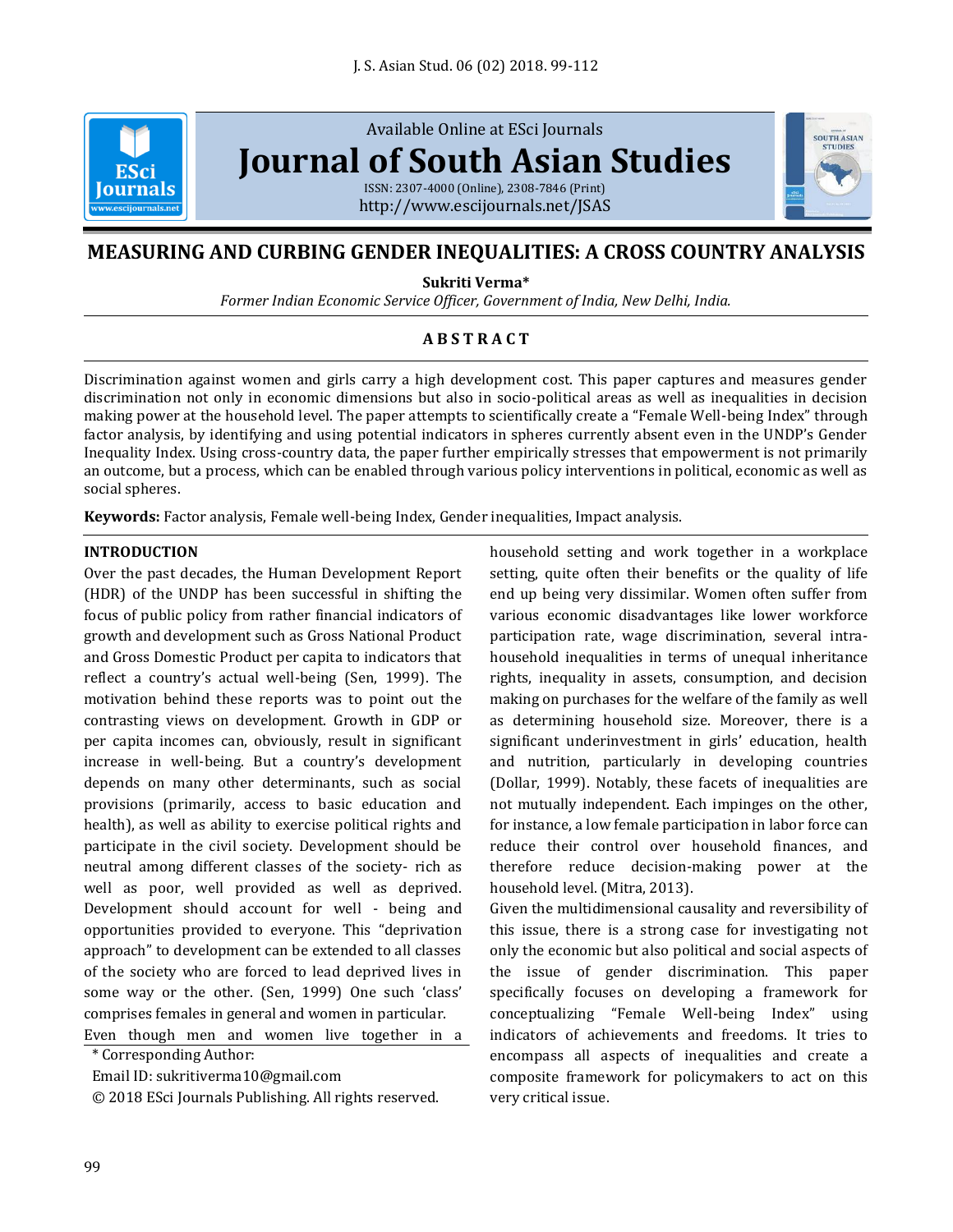The UNDP publication of the Gender-related Development Index (GDI) and the Gender Inequality Index (GII) as a part of the Human Development Report has triggered considerable rethinking on the gender inequality issues in a policy setting. The GDI measures gender gap in three basic dimensions of human development: health (female and male life expectancy at birth), education (female and male expected and mean years of schooling for children and adults respectively); and command over economic resources (female and male estimated earned income). Female and male HDI is first calculated through a geometric mean of the three sub-indices of dimensions and the final GDI is then the ratio of female to male HDI. The Gender Inequality Index (GII) on the other hand is a relatively more comprehensive measure reflecting gender-based disadvantages in three dimensions—reproductive health (maternal mortality rate and adolescent birth rate), empowerment (parliamentary representation and attainment of secondary and higher education) and the labourmarket (labor force participation rate). The female and male GII is calculated as in GDI but the final GII is a complex series of harmonic means. (Klugman, 2009).

## *What is missing in existing measures?*

Both the measures have received considerable critiques mostly on two lines: the choice of dimensions and indicators as well as the methodology of aggregation. The idea behind GDI is to discount the HDI for gender disparities. The difference between the HDI and the GDI is therefore the human development forgone due to gender inequality. The GII lists women's empowerment indicators as their political participation and educational attainment; these are, undoubtedly, crucial dimensions in measuring the actual well-being of women compared to men. However, changes in these dimensions are "neither necessary nor sufficient conditions" of female well-being (Betata, 2006). A country may undergo improvements under these indicators on the outset, but still may experience other forms of discrimination for example, increased violence against women, the reduced exercise of rights, lost opportunities due to increasing in unpaid work and reduced "soft powers" like lower say in decision making and bargaining at the household level.

An index including not only the usual health, education, employment indicators but also the incorporating the unpaid "care" work of women, their position in the society at high decision-making authority levels as well as the extent of their vulnerability to gender-based violence, is therefore necessary. This paper creates an alternative index, the Female Well-being (hereafter, FWB) index, and reveals the difference it makes to GII ranking of countries. However, measuring the wellbeing or inequalities is not enough. The greater task is to curb such inequalities and the paper therefore also tries to find out various important policy interventions that can directly affect women's well-being and empowerment. Most important in this area is the need for genderresponsive budgeting. Such a task is extremely relevant for us today and has not been covered in previous literature.

The rest of the paper is organized as follows: Section 2 gives a review of the literature so far; Section 3 describes the data and methodology used for creating the FWB; Section 4 analysis results of FWB and the performance of India in particular; Section 5 proposes policy interventions and the effect of certain policy variables on the FWB; Section 5 summarizes the results and Section 6 concludes.

### **LITERATURE REVIEW**

The literature on gender issues and development is fairly vast. However, the focus of the present paper is to come up with a more comprehensive measure of gender inequality or, for the sake of positivity, measure wellbeing, and therefore the literature review here concentrates only on such papers.

The literature on measuring gender inequality is rather limited. Most papers give a critique of the GDI and GII without delving into alternative methods for measurement. Geske (2006) argues that a major issuewith GDI is that it is unable to compare gender inequality across countries. Schuler (2006) finds that GDI has wrongly been interpreted as a measure of gender inequality when it simply discounts the Human Development Index (HDI), for gender inequality. Therefore, the possible policy impact of the GDI has remained questionable. Betata (2006) criticise the GDI on its methodology of aggregation, and its set of chosen indicators. The author argues that the GDI is an "incomplete and biased index" on women's empowerment which measures inequality only among the educated and economically advantaged groups and fails to include other "non-economic dimensions" of decision-making power at the household level. Permanyer (2013) disagrees with the GII due to its "complicated" functional form and its over-reporting of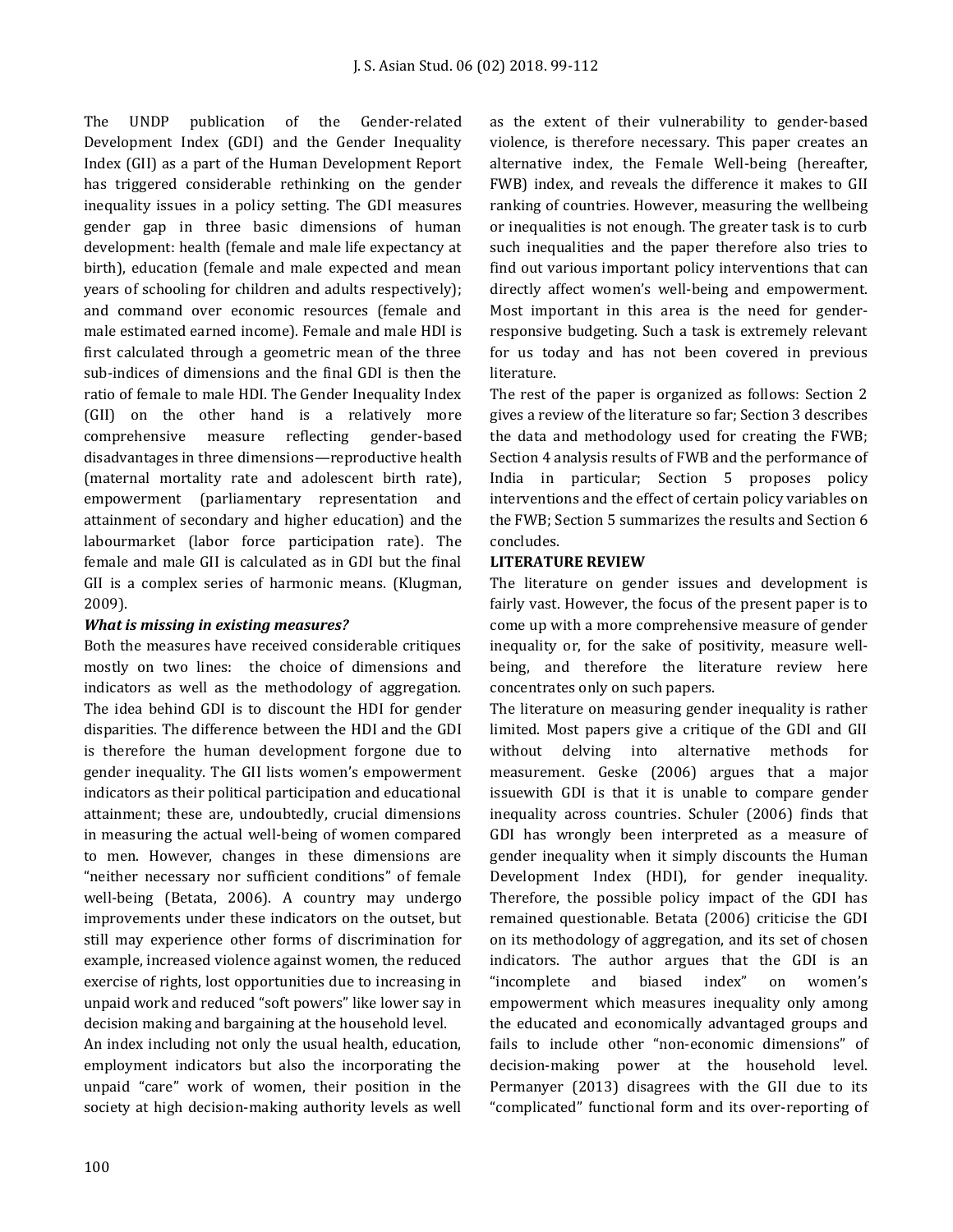gender inequality in low-income countries.

Charmes et al. (2003) define gender inequality in a more comprehensive way. They create a "Women's Empowerment Matrix" that consists of six dimensions physical, socio-cultural, religious, economic, political, legal – and six levels: individual, household, community state, region, and global. Grown (2010) defines three "domains of empowerment": capabilities, which measures knowledge and health factors through education, health, and nutrition indicators; access to resources and opportunities, which primarily refers to access to political decision making and economic assets; and security, which considers violence and conflict matters. Beteta (2006) propose a measure of "Gender Empowerment Enabling Environment "that wouldmeasure the legal (i.e., gender equal laws, ratification to international protocols, policy and its implementation), socio-cultural (attitudes and norms), and support factors (presence of institutions and NGOs that support gender equality) to scale a society's commitment to gender equality. Folbre (2006) suggests incorporating indicators of gender disparities in "disposable time and care responsibilities" when measuring gender inequalities. They suggest "Gender Care Empowerment Index" measuring men's participation in "feminine" domains of care, in contrast to GEM (which measures women's participation in "masculine" activities).

The literature on constructing an index through multivariate analysis or factor analysis is confined to reconstructing the HDI using the same indicators. Lai (2003) has used principal component analysis to reconstruct the HDI and measure the progress of human development. Ogwang (1994) also constructs a human deprivation index using principal component analysis on the three HDI indicators.

Additionally, economists have proposed various policy interventions, their success or failure in bridging gender gaps. Most of the literature focuses on "Gender Responsive Budgeting" as a powerful tool that reflects the commitment and will of the government in addressing women empowerment issues (Dey, 2014; Agarwal, 1994a). Mitra (2010) points out that "explicit policy interventions" are the key to fix inequalities in the labour market and for "equitable and pro-women" growth. Proponents of gender equality emphasize on the role of the state and allocation of funds in ensuring equal opportunities, access to basic infrastructure, financial inclusion, political and civil liberties as well as autonomy inside and outside households (for example see, Desai 2010; Beneria, 2007; Grown, 2010).

# **DATA AND METHODOLOGY**

The paper uses a cross-sectional data of 83 countries (35 high income developed countries and the rest developing) for the year 2013, accessed from the World Bank Development Indicators and the International Labour Organization estimates. Female wellbeing will depend upon the health, education, employment, financial access and management. The index has been created using Factor Analysis (FA) technique. This technique essentially uses a multivariate weighting technique to condense large amounts of data and to determine the distinct factors or latent variables accounting for variation in the data. Matrices thus obtained are then transposed to determine the orthogonal factors which are used as weights. Factor loadings arethe extent to which each variable associated with the data.

An advantage of using the factor analysis is that the values of the index so created are not confined into the interval of 0 and 1 (Lai, 2003). Hence FA may be better than a simple harmonic mean used in GDI and complex aggregations used in GII in measuring the differences between the areas with higher gender inequalities and the areas with lower gender inequalities.

The following section enlists the outcome indicators which have been used to create the FWB index and the rationale behind picking them as drivers of female wellbeing:

*Female to Male labor force participation rate* has been taken from ILO estimates to show the proportion of female labor force to the total male labor force. Labour force participation rate, as defined by ILO, is "the proportion of the population ages 15 and older that is economically active: all people who supply labour for the production of goods and services during a specified period". A higher or close to 100 per cent ratio would show equal participation of male and female in the labor force and therefore lesser gender-specific inequalities in economic participation and vice-versa.

To account for unemployment, World Bank estimates of *unemployment, female (% of female labour force)* has been taken. More unemployment would result in lesser wellbeing of females. Data for wages are limited in availability and therefore the unemployment rate has been taken as a proxy for capturing economic wellbeing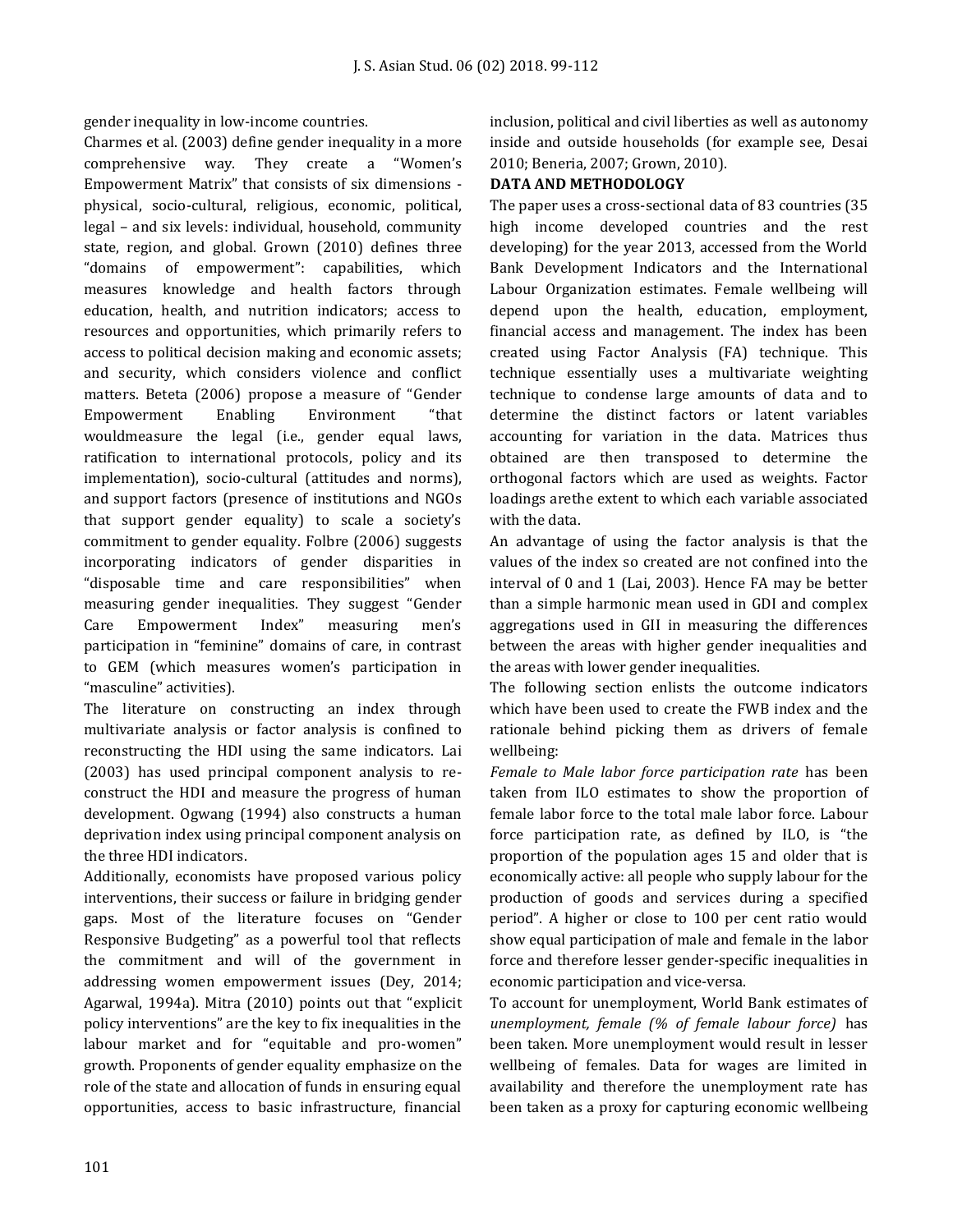of women in labor force.

In terms of health, *maternal mortality ratio (per 100,000 live births)* and *infant mortality rate, female to male (per 1,000 live births)* has been taken. These two indicators depict a comprehensive picture of the health of mothers as well as infants. Further, female to male IMR also captures the inherent "son bias" in many developing countries. A family preference for sons over daughters can manifest negatively in different ways, including higher mortality rate among female infants, worse health and nutrition status or lower educational attainment among girls.

For education, enrollment in primary education has not been taken because different countries have different estimates of relevant age groups, thus showing dubious results. Moreover, it does not capture the primary drop outs particularly common in females. Instead *Primary Completion Rate (% of relevant age group)* among females has been used. Primary completion rates as defined by the World Bank Development Indicators, is "the gross intake ratio to the last grade of primary education". Moreover, *School enrollment, tertiary, female (% gross)* has been used to capture the increase in wellbeing that may occur due to successful completion of secondary education and enrollment in higher education. This is expected to increase work opportunities and income of women. Gross enrollment ratio is "the ratio of total enrollment, regardless of age, to the population of the age group that officially corresponds to the level of education shown" (as per the World Bank Development Indicators), also capturing secondary completion rate.

Then *Female legislators, senior officials and managers (% of total)* refers to the share of legislators, senior officials and managers who are female. This variable has been used to capture women working at high decision-making positions in companies as well as the influence of women in political decision making and the government. Increasing gender equality in political representation as well as in managerial positions is extremely important. It increases trust and representation in political regimes, changes attitudes, aspirations and behaviour of women and men, providing role-models for the younger generation (Betata, 2006). GII uses Share of women in parliament which can only capture political representation. Such an indicator might not be completely taking into account the representation of women in decision making at workplaces. Measurement of wellbeing might give incomplete results if we take women's political participation exclusively.

Any measure capturing female wellbeing should also include the extent to which women exercise physical integrity in the society. This includes both formal and informal laws, social norms and attitudes that protect women from gender-based violence and promote their reproductive autonomy (Branisa et al., 2009). Data on gender-specific crime rates is limited and skewed because most of the crime against women gets unreported especially in developing countries. However, it can be argued that an approximate, yet imperfect, the measure would be an indicator of control over fertility and particularly, freedom to choose motherhood. Moreover, such an indicator will also capture, to an extent, women's decision-making power at the household or individual level. Some other imperfect measures include the use of contraception methods and the right to abortion, which indicate spacing decisions and the number of children. A more useful indicator could be the demand for contraception (Betata, 2006). However, such data are not readily available and therefore "Contraception prevalence" is used as a proxy for this measure. *Contraceptive prevalence rate (% of women ages 15-49)*, as per the World Bank Indicators, is the "percentage of women who are practising any form of contraception. It is measured for married women aged 15-49 only".

Finally, women's allocation of their time and money not only impacts their standard of living, but also their capabilities. Reliance on usual output estimates fails to capture important dimensions of women's indispensable contribution to human development. In this context, unpaid care work refers to "non-remunerated activities performed within the household for its maintenance and well-being such as childcare and housework" (Elson, 2002). Caring responsibilities are often unequally distributed between men and women, bearing a huge opportunity cost on women's economic role within a household. This higher share of time spent on unpaid work reduces a woman's participation in the labour market. Moreover, the high gender wage gap is an outcome of this extra burden. Conventional measures fail to capture this crucial domain of unpaid work, as a result, policymakers ignore the public money saved on lower social provisioning for children, sick, and elderly care. Alternatively, women's participation in the labour force increases the number of resources available. It also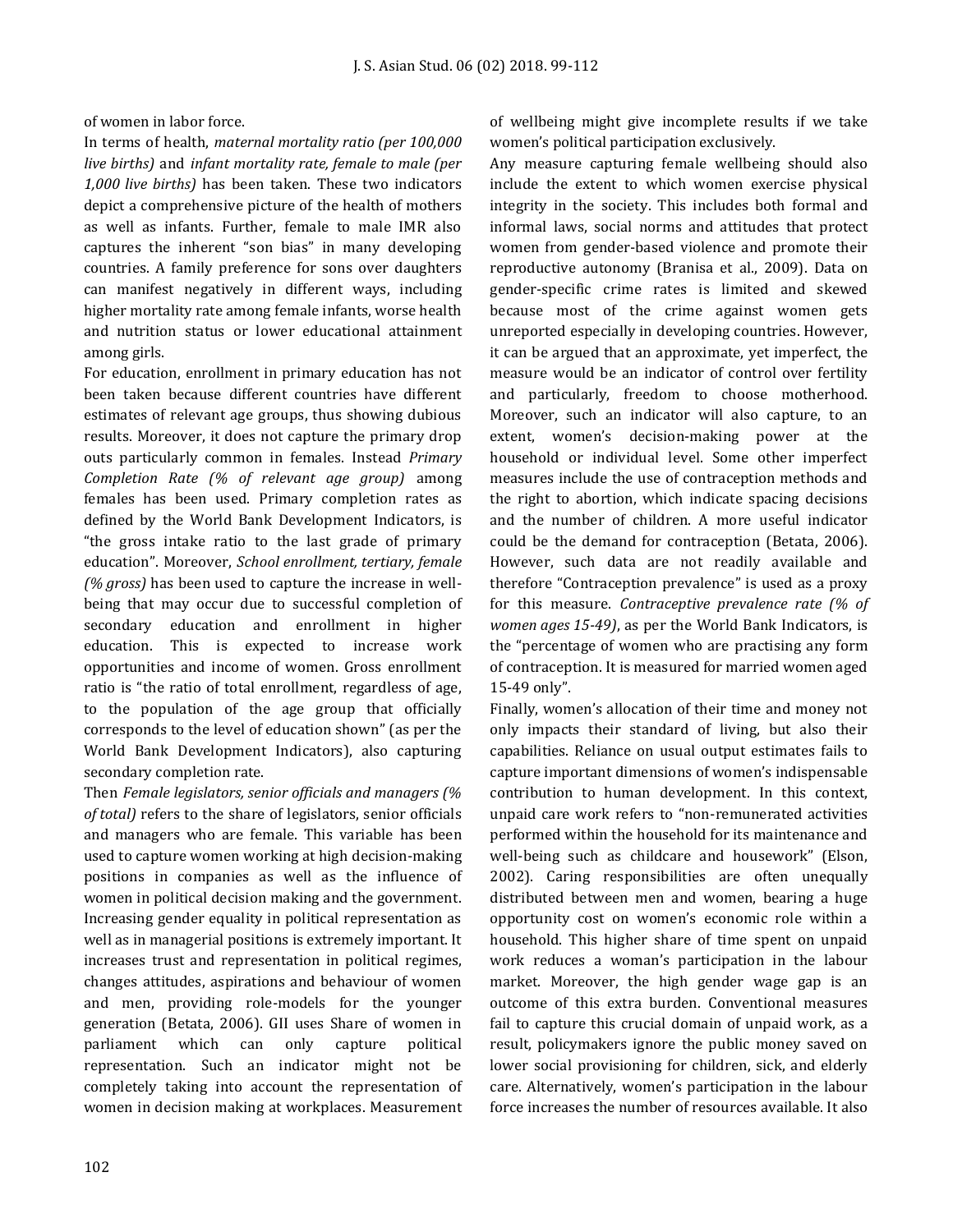gives women some autonomy to spend the money thus earned. Therefore, intuitively a country with better infrastructure in terms of better water and sanitation facilities, better transport, electricity etc. would reduce the time spent by women on unpaid work and therefore more time can be devoted to paid work. The *ratio of female to male time spent on unpaid work* is calculated and used as an indicator of women's access to better public resources and her bargaining power and control over household decisions. More the ratio, lesser will be the bargaining power and therefore lesser score in terms of empowerment and well-being.

As can be pointed out from the above discussion, the

indicators seem to be highly correlated. In such a scenario, using multivariate factor analysis to construct a composite index from highly correlated variables seems relevant. The Female Wellbeing Index (FWB) has thus been calculated from the above discussed correlated nine variables. Results and comparison with the GII will be shown in the next section.

#### **RESULTS FROM FACTOR ANALYSIS**

The composite index takes the factor loadings as shown in Table 1 as weights where each weight is between 0 and 1.A typical index creation would follow the following equation:

# $FWB_i = \omega_{LFR} LFPR ratio_i + \omega_{unemp} Unempt_i + \omega_{mmr} MMR_i + \omega_{imrratio} IMR ratio_i + \omega_{prim} Primary CR_i$ +  $\omega_{tert}$ Tertiary ER +  $\omega_{officials}$ Officials +  $\omega_{contra}$ Contraceptive<sub>i</sub>

Where  $\omega$  is the weight assigned to each variable. Factor analysis is designed to find such weights. Table 1below presents the results of the factor analysis done on 83 countries (developed as well as developing) depending on the availability of data.

Table 1. Factor Analysis Results.

| Variable            | Factor1   | Factor <sub>2</sub> |
|---------------------|-----------|---------------------|
| lfpr_ratio          | 0.0416    | 0.7348              |
| unempt              | $-0.1485$ | $-0.2527$           |
| mmr                 | $-0.8678$ | $-0.1382$           |
| imr_ratio           | $-0.0596$ | $-0.5192$           |
| prim_compl          | 0.5738    | 0.0179              |
| tert_enrol          | 0.7733    | 0.2403              |
| officials_f         | 0.2313    | 0.6761              |
| contra_f            | 0.6615    | 0.1417              |
| Unpaidworkratio     | $-0.7713$ | $-0.3794$           |
| Eigen Value         | 2.7937    | 1.5717              |
| Variation explained | 0.6441    | 0.3523              |

Source: Author's own calculations.

The first factor with an eigenvalue of 2.7937 accounted for 65% of the total variation of all 9 indicators. The second factor with an eigenvalue of 1.5717, along with the first factor cumulatively accounted for 99% of the variation. The table shows fairly intuitive results. Unemployment, Maternal Mortality rate and female to male Infant Mortality ratio are negatively associated with a female to male labour force participation rate, the education variables, the percentage of female officials, contraceptive prevalence. Further, the ratio of time spent on unpaid work by females to that of males is negatively associated with the positive indicators, while directly correlated with MMR and gender inequalities in the unemployment rate and IMR ratio. To create the final index, the sum of the factor loadings of a particular factor was multiplied by the respective variables to predict factor 1 and 2 for every country. These factors were then multiplied by the share of respective Eigenvalue in the total sum of Eigenvalues. The index calculated from factor 1 and 2 for 83 countries with their ranks is shown in the Appendix. In the following section we discuss some major results that are depicted in the index.

#### **Analysis of the FWB Index**

The FWB index scores 83 countries according to their level of development in gender-related issues. The index ranges from a value of 21.7 (of Yemen) to 165.2 (of United States) with an average of 111.43. We classify them into four groups; from very low from very low levels of wellbeing (18% of the countries, with an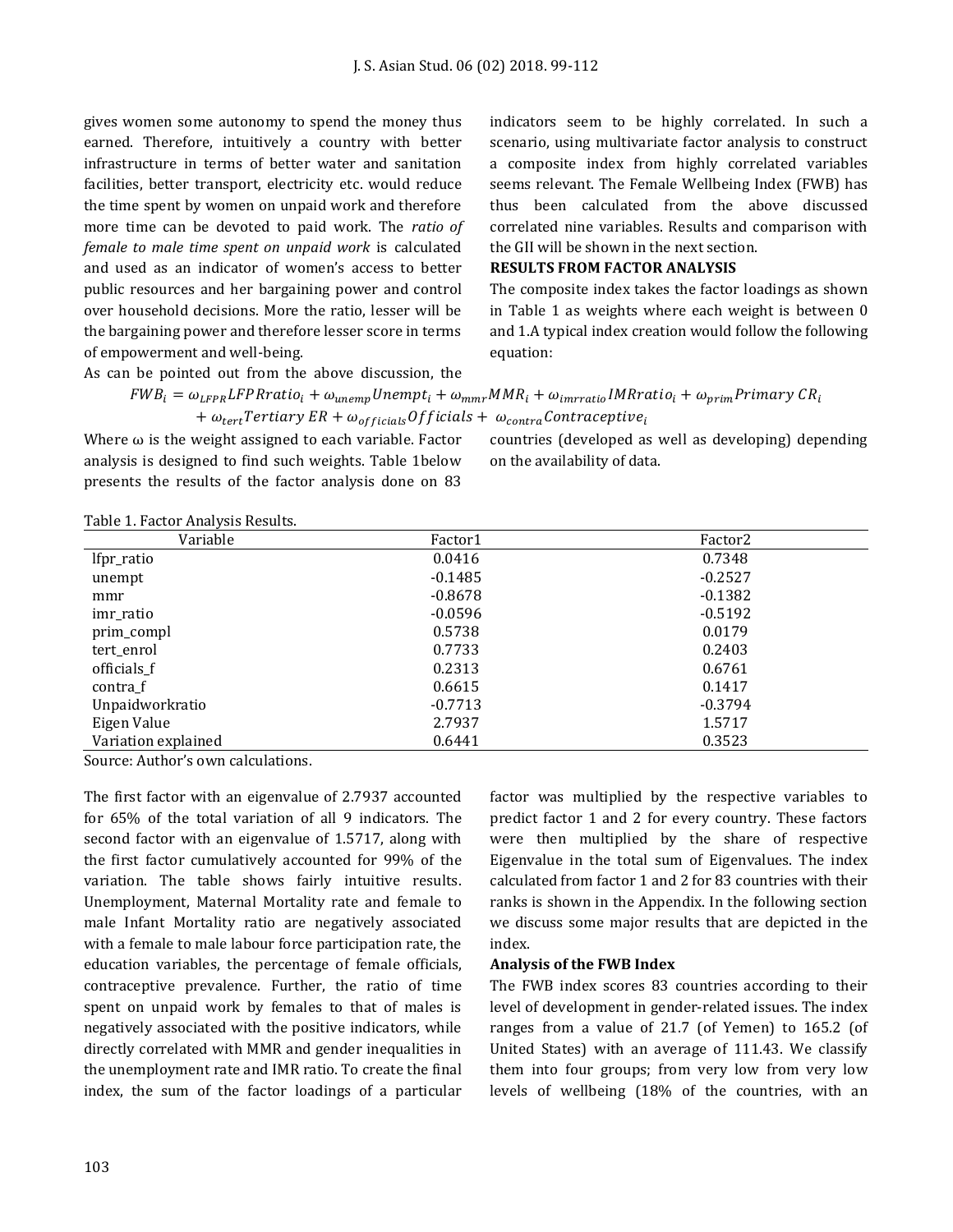average of 65.0) to high levels (24% of the countries, with an average of approximately 150.0). As shown in Figure 1, more than 50% of the countries have very low or low values of the index. Only 46% of countries have medium or high levels of wellbeing. This category however includes only 2 developing countries (Mongolia and Ukraine). India stands on the 77<sup>th</sup> position in this data with a meagre score of 70.01! Yemen, Pakistan and Burkina Faso are the bottom three worst performers. Bangladesh, Sri Lanka, Bhutan, Egypt all appear above India but are in the "very low" or "low" category.



Figure 1. Countries classification with respect to FWB. Source: Author's own calculations.

Further, for each region: High income OECD countries, Europe and Central Asia (ECA), East Asia and Pacific (EAP), Latin America and Caribbean (LAC), Middle East and North Africa (MENA), South Asia (SA) and Sub-Saharan Africa (SSA), Figure 2 shows the average, highest and the lowest performing country on the basis of index value. While the average of South Asia was 76.78, India performs below this average but interestingly enough, it also performs below the average of Sub Saharan Africa.



Figure 2. Scatterplot of Countries.

Source: Author's own calculations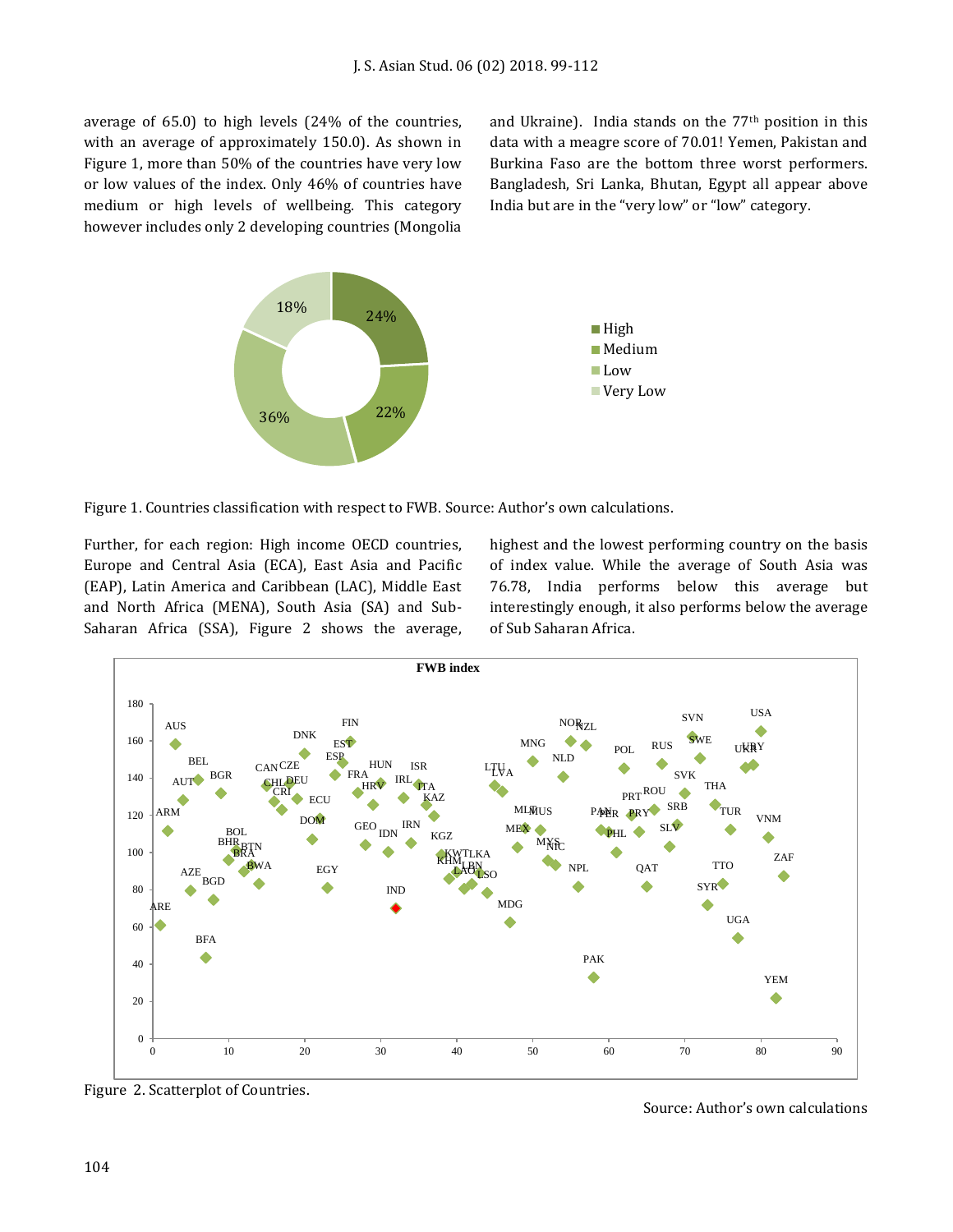



Source: Author's own representation of calculated figure.

Further comparing the income of countries with the index, we find that most of the low-income countries are at low ranks and high income at very high ranks showing some relationship.In Table 2, the diagonal elements show increasing value of female well-beingan index with an increase in income. The upper diagonal elements show a low value of index compared to the income group of the country. India lies in the lower middle-income group with a very low index value (among the 7 countries of this box). The classification of countries on the basis of income is standard and has been taken from the World Bank Development Indicators 2014.

| Table 2. Index classification with Countries' Income. |
|-------------------------------------------------------|
|-------------------------------------------------------|

| Income/Index        | Verv Low | Low | Medium | High |
|---------------------|----------|-----|--------|------|
| High income         |          |     |        |      |
| Upper middle income |          | ΤQ  |        |      |
| Lower middle income |          |     |        |      |
| Low Income          |          |     |        |      |

Source: Author's own calculations.

This primarily supports the debate of economic growth versus social development. There are some concerns that the path, process and priorities of economic growth may be neglectful of the social welfare and increasing inequalities within countries. This result shows there might be increasing gender inequalities as well that manifests from the process of economic growth.

Performance of the worst performer and the best performer based on the variables incorporated in the FWB index is shown in Figure 3. As can be seen, India's indicators are not very different from Yemen when we look at time spent on unpaid work ratio as well as LFPR ratio. In fact, India's performance is worst when it comes to female to male IMR ratio.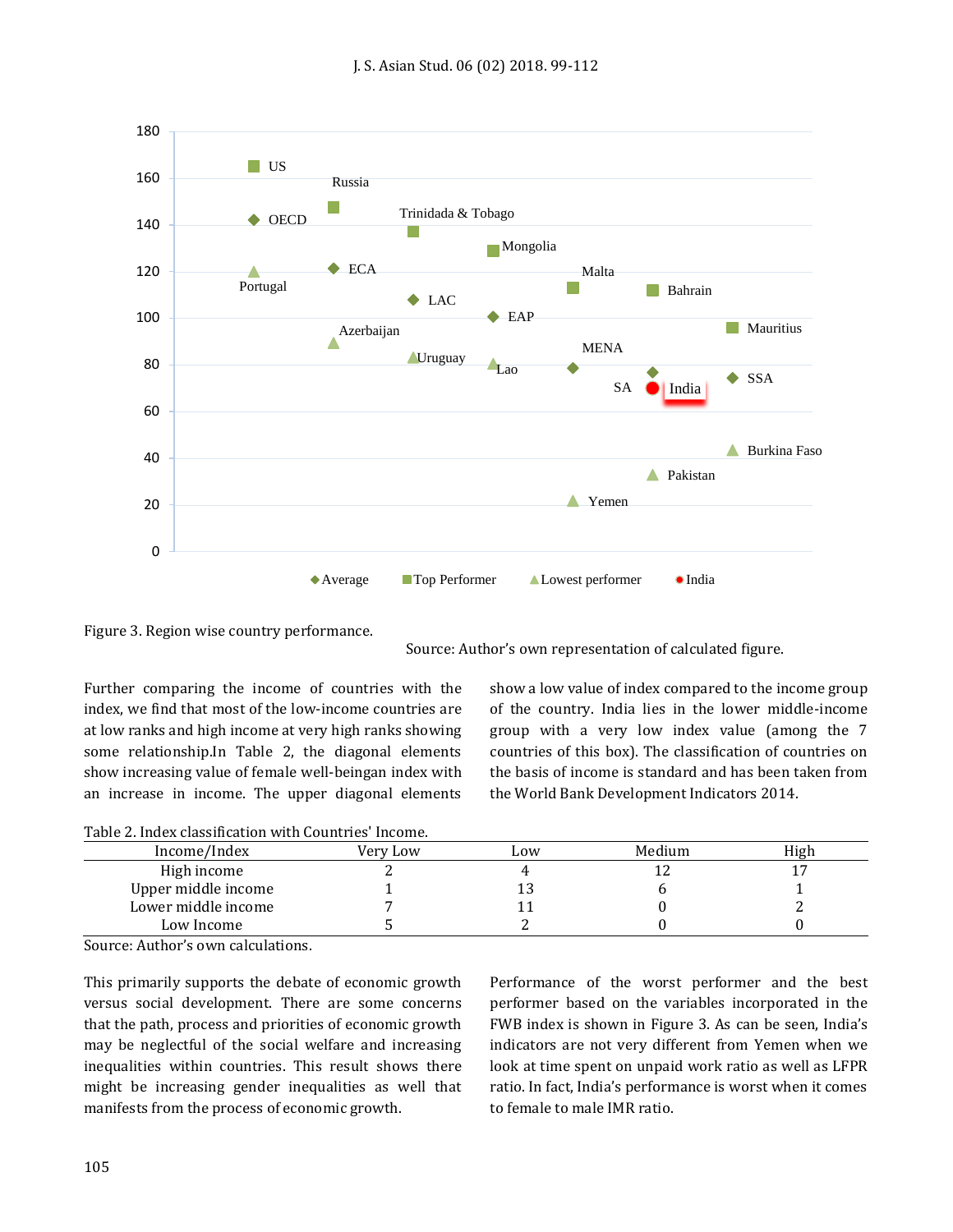

Figure 4. Performance on FWB indicators.

# **GII and FWB: A comparison**

Since we used different indicators incorporating the non-socioeconomic parameters, a comparison of our index with the UN's GII is relevant at this point. Table 3 below shows that most of the countries' indices coincide with the GII. But there is some evidence of GII underestimating the inequalities for around 32 countries as shown in the table below. There are 13 countries which have a low FWB value but a very low GII value and another 10 who fall in the medium category in the FWB index but in the very low category in the GII. Such offdiagonal countries' differences in indices can be attributed to the indicators this paper takes that are uniquely different from what is included in the GII.

|  | Table 3. Comparison of FWB with GII. |  |  |
|--|--------------------------------------|--|--|
|  |                                      |  |  |

| GII/FWB  | Very Low | Low | Medium | High |
|----------|----------|-----|--------|------|
| High     |          |     |        |      |
| Medium   |          | ⊥∪  |        |      |
| Low      |          | ᆚ   |        |      |
| Very Low |          |     | 10     | 14   |

Source: Author's own calculations.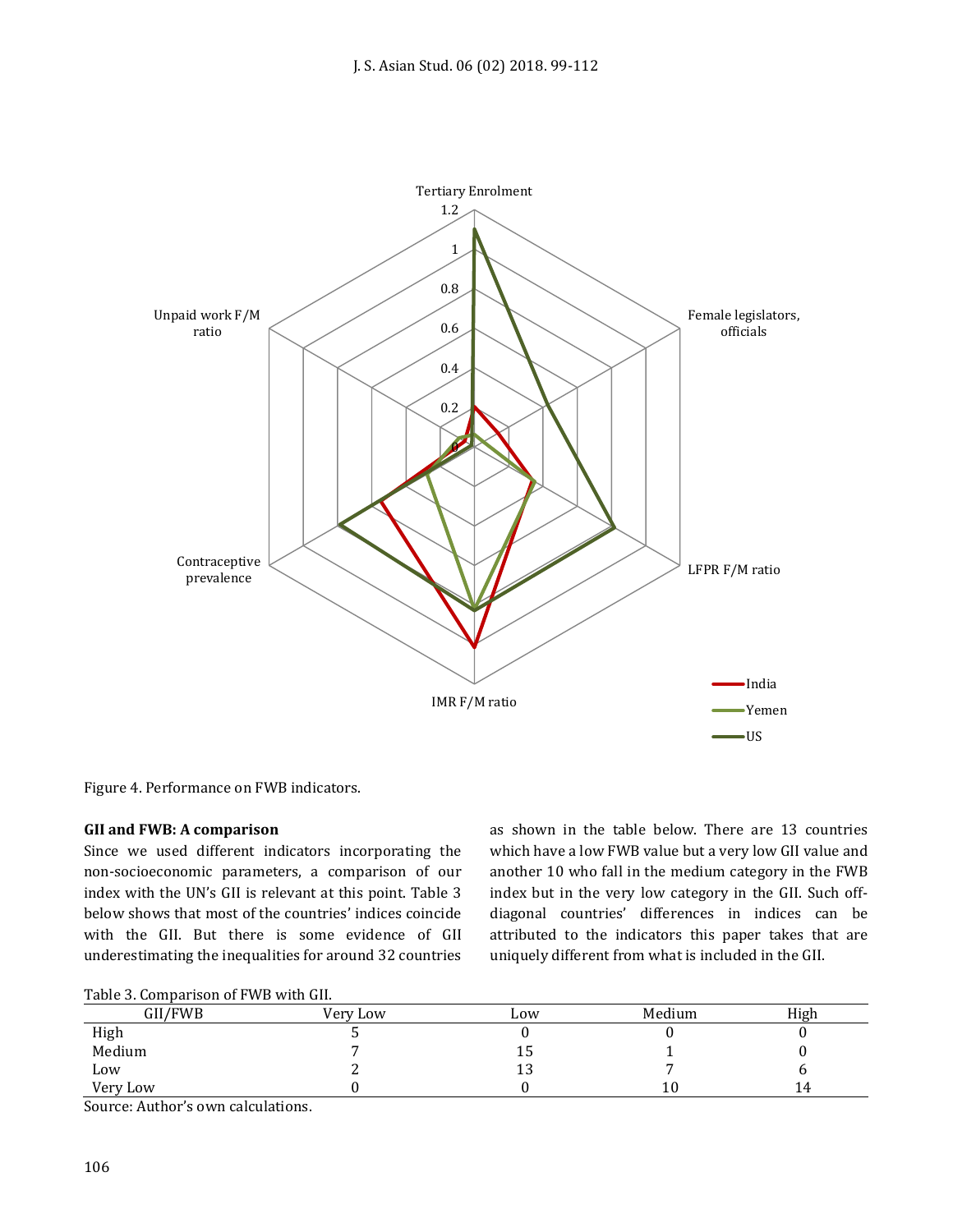Thus, the FWB index shows some interesting insights into the performance of countries on the aspect of gender inequalities. However, the scope of this paper is also to suggest some policy parameters which can have an effect on the index value. These are explained in detail in the next section.

#### **Policy Analysis and Results**

The above measurement of gender wellbeing is relevant for official policies towards gender empowerment especially in case of countries like India which perform relatively well in terms of economic growth but rank abysmally low in case of female wellbeing. In this section we propose some policy interventions and their significance in increasing the value of our index.

### **Policy Interventions**

Ever since gender issues have entered into the domain of policy, efforts have been made for policy interventions to reduce the persistent gender gap. One of the major purposes of this paper's index is to make policymakers and practitioners in various fields aware of the holistic nature of these gender issues. Therefore, while measuring the inequalities and wellbeing of women is only half task done, policy implications relevant for policymakers must also be made.

In the following paragraphs, we identify some areas of policy intervention with respect to empowerment and actions that can be taken to achieve a higher wellbeing have been laid out. For each policy prescription, we look for variables that can capture the intervention taken/to be taken by the governments around the world. Using a simple OLS regression, the significance of the intervention with respect to the FWB index is assessed in two models- one with the level of income as controls and the other without.

*Gender Responsive Budgeting:* In recent years, the emphasis has been laid on gender-responsive budgeting. It is defined as the policy and financial planning that contributes to upliftment in the status of women, both socially and economically, as well as equal rights for them. It does not mean having separate budgets for women, it means to find out the impact of specific spending has on men and women separately. We use the World Bank's gender equality CPIA (Country Policy and Institutional Assessment) rating (1=low to 6= High). Gender equality rating, as defined, assesses the "extent to which the country has installed institutions and programs to enforce laws and policies that promote equal access for men and women in education, health,

the economy, and protection under the law". We take this variable as a proxy for Gender-responsive budgeting.

*Economic Empowerment*: Policies and programs related to generating more wage employment for women are needed as a policy action. Equal pay for equal work needs to be enforced. Moreover, easy access to credit must be ensured for women so that they can use funds for self-employment. We use *Account at a formal financial institution, female (% age 15+)* as a proxy for women's access to credit as they are more likely to be financially active and responsive if at least they have an account in a bank to start with. Moreover, Hashemi et al. (1996) empirically find the positive impact of access to credit for women on the following indicators of empowerment: women's economic contribution, their mobility in public, ability to make large and small purchases, ownership of productive assets, and involvement in major decision-making in the household, such as purchasing land, or livestock or other incomeearning assets.

*Social Empowerment:* Policies and programs to promote access to education and health facilities are necessary to curb gender inequalities. Gender equality rating, as described above, can be used as a proxy for this measure.

*Political Empowerment:* The Restricted Civil Liberties index created by OECD for the year 2014 has been used to capture the importance of women's participation in society, politics and public decision making. Ranging from 0 to 1 (1 showing high discrimination) this subindex (of the Social Institutions and Gender Index) highlights discriminatory laws and practices that restrict women's access to public spaces, freedom of movement, electoral participation and their political voice. This index will capture government policies, actions and inactions with respect to women's political empowerment, including affirmative action measures, such as quotas.

*Household level empowerment:* The importance of the unequal distribution of unpaid care work has been emphasised before. Beijing Platform for Action (1995) and the United Nations Open Working Group on Sustainable Development Goals have acknowledged this as a strategic objective. A very important, rather rural, aspect of this inequality is the long hours spent by women in collecting water and fuel, used by all household members- men or women. Infrastructure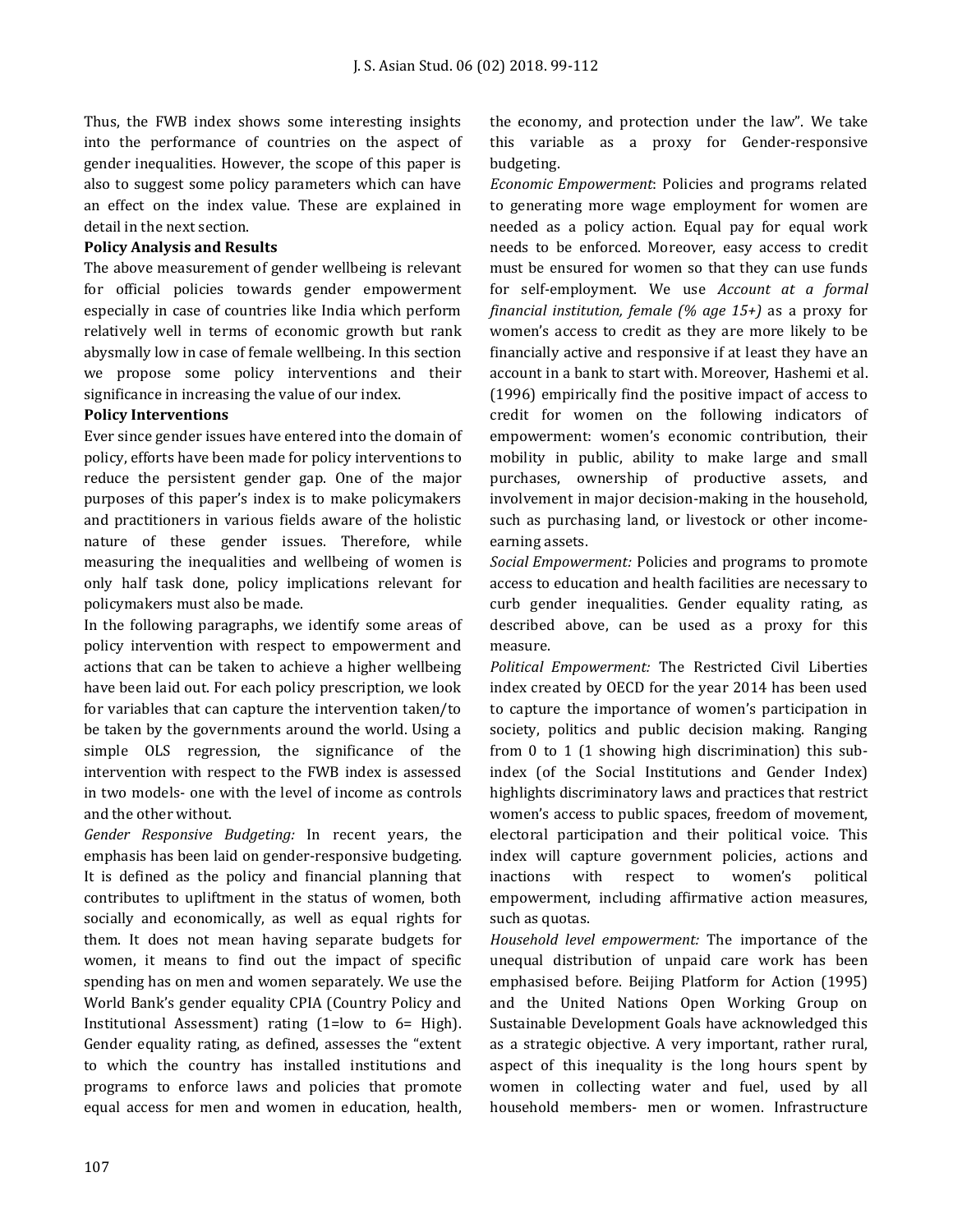interventions such as increasing access to water, sanitation, and fuel helps in addressing this gap. Such investments can be termed as non-targeted interventions which reduce the unpaid work of women/girls who fetch water and gather fuel. Access to sanitation facility has been taken as a proxy for this kind of intervention.

*Civil codes:* Formal and informal laws, social norms and practices covering areas such as marriage and inheritance, exist in civil and religious laws. Women's decision-making power and status determine both their ability to choose their own growth pathway and the well-being of their families. The Discriminatory Family

Code sub-index of the Social Institutions and Gender Index, ranging from 0 to 1 (1 being high discrimination) developed by the OECD successfully captures 4 aspects: legal age of marriage, early marriage, parental authority and inheritance rights.

The performance of the US, Yemen compared to India has been shown in Figure 5 below. Values have been normalised to make them comparable. As can be clearly seen, the US has performed better in all aspects of social, legal, civil and political parameters. Yemen performs better compared to India in case of access to sanitation facilities but better in all other aspects. However, its performance is far below that of US in every parameter.



Figure 5. Performance on Policy parameters.

#### **Results from regression analysis**

The table shows the results of regression analysis. As can be seen for the table of regression results, countries'

$$
FWB = \alpha + \beta_1 GenderBudget + \beta_2 Access\ to\ credit + \beta_3\ Water\ and\ Sanitation facility + \beta_4 Political liberties + \beta_5 Familycodes + \beta_6 i.\ income + \mu
$$

The results from regression analysis with and without income controls are shown below in Table 4. In the

performance in terms of all variables discussed above is significant.

second model with income fixed effects, the low-income category is omitted. As expected, gender budgeting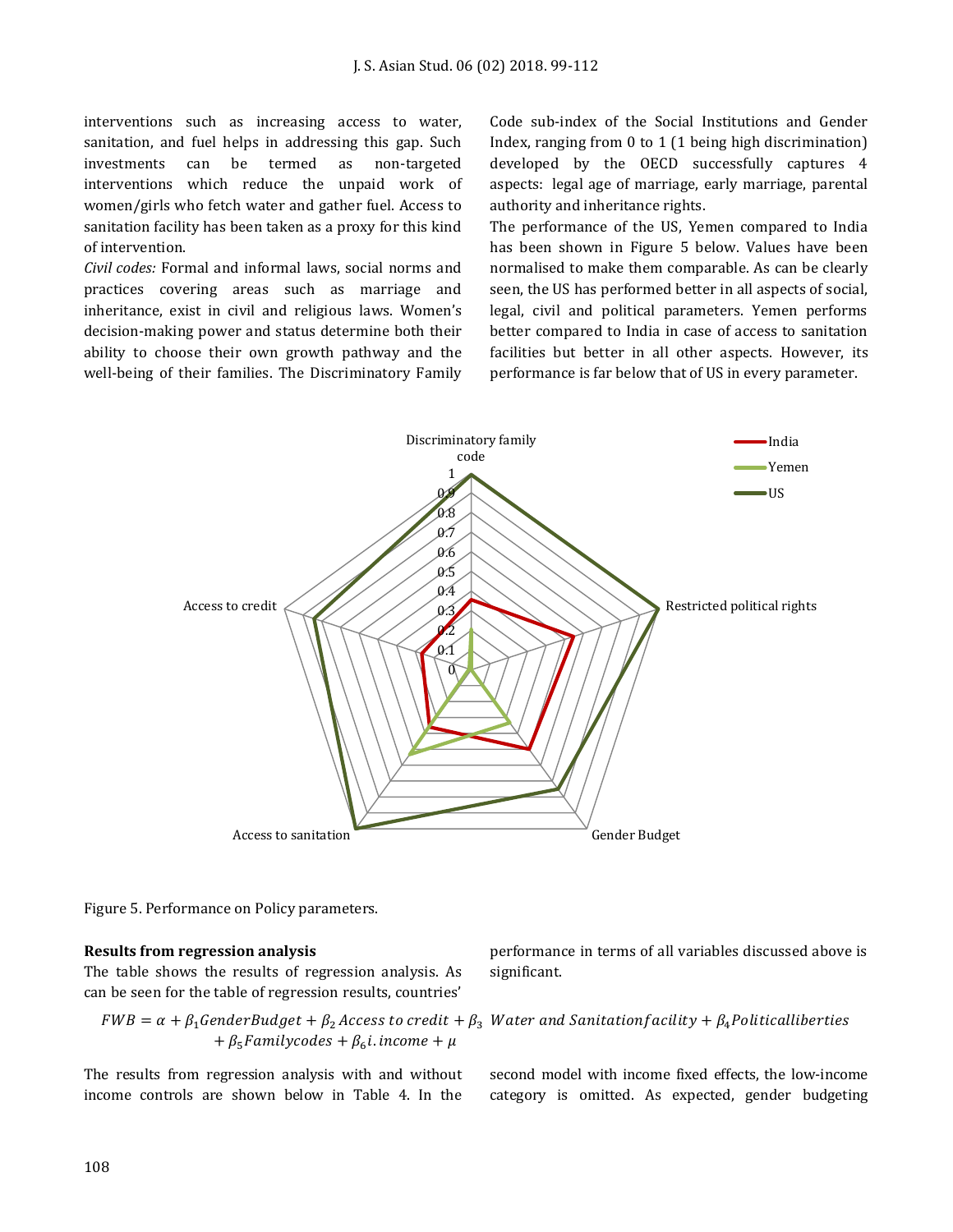variable comes out significant in both regressions. Accounts at formal financial institutions also turn out significant. Access to sanitation facilities is extremely significant at 1% significance level. Political and civil liberties as measured by the sub-index of SIGI, 2014 is significant with income fixed effects. Its coefficient is negative as expected in both regressions because more the restrictions on political and civil rights more would be, lesser would be the wellbeing of women in social and Table 4. Results from regression.

political dimensions. This result highlights the importance of women's participation in society's actions and public decision making for a range of development outcomes such as governance, health and education. The discriminatory family code also gives significant and very high negative coefficients in both regressions. This shows that effect of civil codes, informal laws on marriage, inheritance rights, the legal age of marriage etc. have significant and huge effects on female wellbeing.

|                                                               | (1)          | (2)          |
|---------------------------------------------------------------|--------------|--------------|
| VARIABLES                                                     | indefinable  | indefinable  |
| <b>Gender CPIA rating</b>                                     | 4.319**      | 3.523*       |
|                                                               | (2.120)      | (2.041)      |
| Account at a formal financial institution, female (% age 15+) | $0.223**$    | $0.344**$    |
|                                                               | (0.105)      | (0.166)      |
| % Access to Sanitation                                        | $0.384***$   | $0.364***$   |
|                                                               | (0.114)      | (0.123)      |
| Restricted civil liberties                                    | $-12.998$    | $-17.399*$   |
|                                                               | (11.013)     | (10.167)     |
| Discriminatory family code                                    | $-45.785***$ | $-49.650***$ |
|                                                               | (12.120)     | (13.386)     |
| Income group = 2, Lower middle income                         |              | 10.081       |
|                                                               |              | (7.159)      |
| Income group $=$ 3, Upper middle income                       |              | 2.293        |
|                                                               |              | (10.643)     |
| Income group $=$ 4, High income                               |              | $-7.439$     |
|                                                               |              | (16.810)     |
| Constant                                                      | 69.094***    | 67.872***    |
|                                                               | (10.959)     | (10.610)     |
| Observations                                                  | 50           | 50           |
| R-squared                                                     | 0.756        | 0.782        |
| Robust standard errors in parentheses                         |              |              |
| *** p<0.01, ** p<0.05, * p<0.1                                |              |              |

Source: Author's own calculations.

#### **POLICY IMPLICATIONS**

Based on the above results, certain policy actions for governments around the world can be prescribed. Strengthening gender-responsive legislative framework seems to be a top priority with a high and significant impact on our FWB index. Gender budgeting seeks to mainstream gender aspects of issues within government policies and promote greater responsiveness of governments to gender issues (Stotsky, 2006).Gender budgeting is not intended to focus only on femaletargeted schemes or to prepare a separate "women's budget", but rather to examine the gender effects of all government programmes and policies, their impact on

resource allocation and improving outcomes.

The second conclusion that is derived from our result is related to increasing access to credit. Governments can propose policies for the financial inclusion of women which directly as well as indirectly benefit women in all strata of the society. It not only increases opportunities for self-employment but also increases command over resources that belong to women (like earned income) and therefore enhance their bargaining power in intrahousehold decision making. Organizations such as, the Grameen Bank in Bangladesh and Self-Employment Women's Association (SEWA) in India enhance credit and economic opportunities for women, and strengthen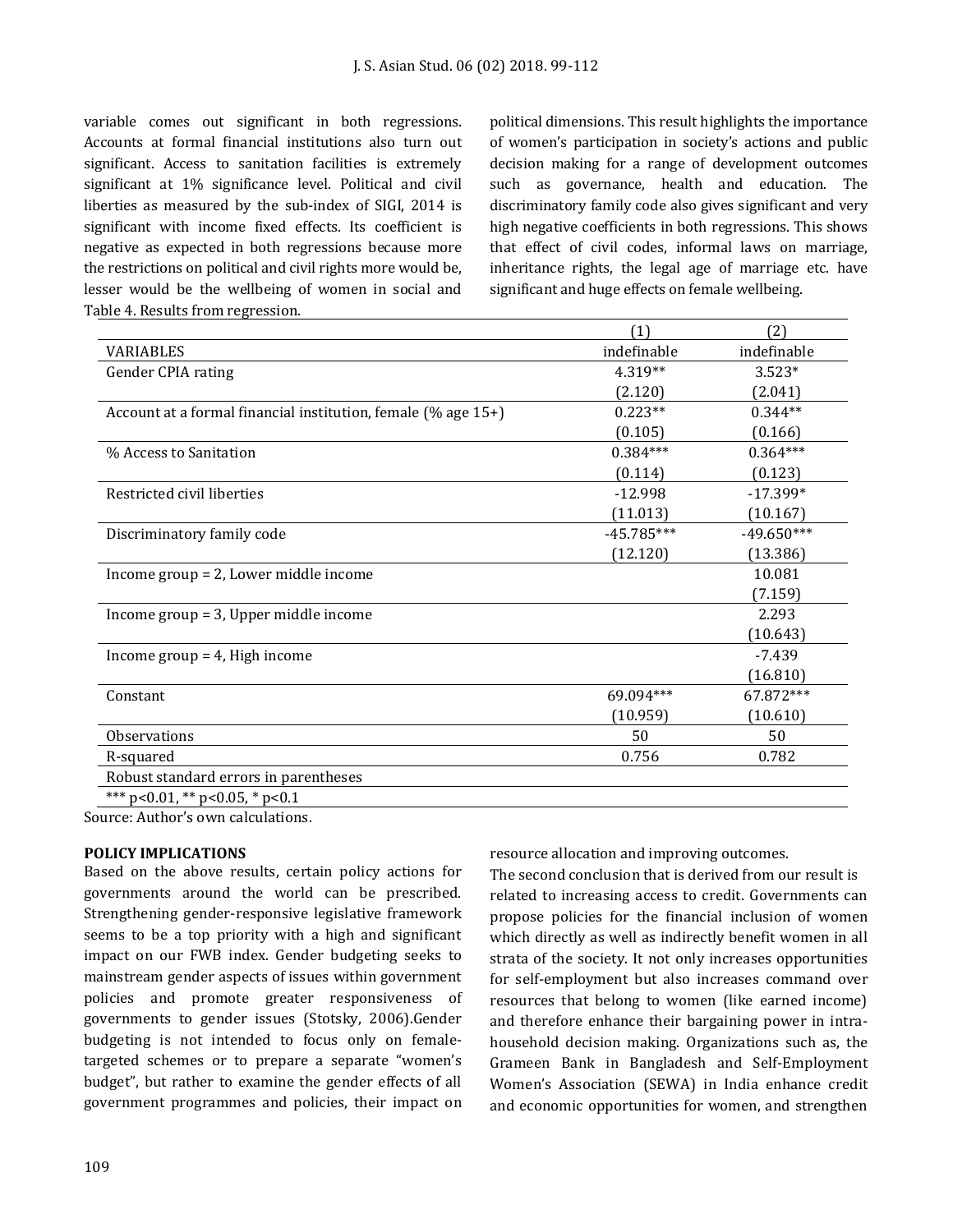their bargaining power (Agrawal, 1997).

Gender inequalities also decrease significantly by state interventions in the form of increased access to infrastructure as evident from our third result. Public investment in infrastructures like water supply and sanitation, rural electrification, and better transport infrastructure can have positive externalities in terms of female education and improving the health and nutrition of the household. A World Bank study (Bredie,1998) noted that easy access to drinking water leads to an increase in school enrolment, particularly for girls as it reduces the time spent on collecting water. Such fiscal policies can also bolster intra-household equalities in terms of household division of labour and financial responsibilities (Chakraborty, 2011; Agrawal, 1997).

Our next result is related to public participation of women in terms of access to public space, the share of women in national parliaments and presence of quotas to promote women's participation in politics at national and regional levels. There is a huge body of literature which supports such interventions. Introducing electoral quotas and involving women network at grassroot level in decision-making processes would help ensure that new policies and legislationare gendered neutral. Increased political power can also increase the ability of women to better disobey religious ideologies and social norms that are unfavourable to women (Agrawal, 1997). Chattopadhyay and Duflo (2004) have measured the impact of "feminization of governance at the local level" insurvey-based study villages of West Bengal, India. They found that women council leaders of investing more in infrastructure that is relevant to the needs of rural women (like drinking water, fuel, and roads) and that village women are more likely to participate in the policymaking process if the leader of their village council is a woman.

Our final result based on discriminatory civil codes across countries is quite interesting. It captures 4 areas: legal age of marriage, the prevalence of early marriage (or marriage before the age of 20), parental authority whether fathers have complete control over children, and inheritance practices whether bequests are equally shared between male and female offspring.In the literature on gender inequality, only a few authors explicitly recognize the importance of social norms and model them. Agarwal(1997) shows how social norms limit the bargaining power of women in intra- as well as extra- household decision making. Social norms enter

virtually every sphere of activity ranging from acceptance of polygamy to unequal gender division of labour within the home, outside the home, women's participation in the job market, participation in household decision-making process and inheritance. It has been found that having land rights can lead to less restrictive social norms. Such women also report an enhanced sense of economic security and self-confidence (and therefore negotiating power), as well as improved treatment from husbands (Agarwal, 1994a).Countries should go for collective action to eliminate discriminatory laws in the family code and contest social norms which beget inequality. Therefore, a 'Uniform Civil Code' which ensures legal equality of women can alter gender biased civil laws, religious and personal laws and practices.

### **ACKNOWLEDGEMENT**

I would like to thank Prof. Arup Mitra (Institute of Economic Growth, Delhi) for providing valuable insights and comments leading to successful completion of this paper.

### **DISCLAIMER**

Views expressed in the paper are author's own and do not represent or reflect the views of Government of India.

# **REFERENCES**

- Agarwal, B. (1994). *A field of one's own: Gender and land rights in South Asia* (Vol. 58). Cambridge University Press.
- Agarwal, B. (1997). Bargaining and Gender Relations: Within and Beyond the Household. *Feminist Economics*, *3*(1), 1-51.
- Beneria, L. (2007). Paid/unpaid work and the globalization of reproduction. *Cornell University*.
- Branisa, B., Klasen, S., & Ziegler, M. (2009). *The construction of the social institutions and gender index (SIGI)* (No. 184). Discussion papers, Ibero America Institute for Economic Research.
- Bredie, J. W., & Beeharry, G. K. (1998). *School enrollment decline in sub-Saharan Africa: Beyond the supply constraint*. The World Bank.
- Chakraborty, L. S. (2011). Determining gender equity in fiscal federalism: Analytical issues and empirical evidence from India. *Economics, Management & Financial Markets*, *6*(3).
- Charmes, J., & Wieringa, S. (2003). Measuring women's empowerment: an assessment of the genderrelated development index and the gender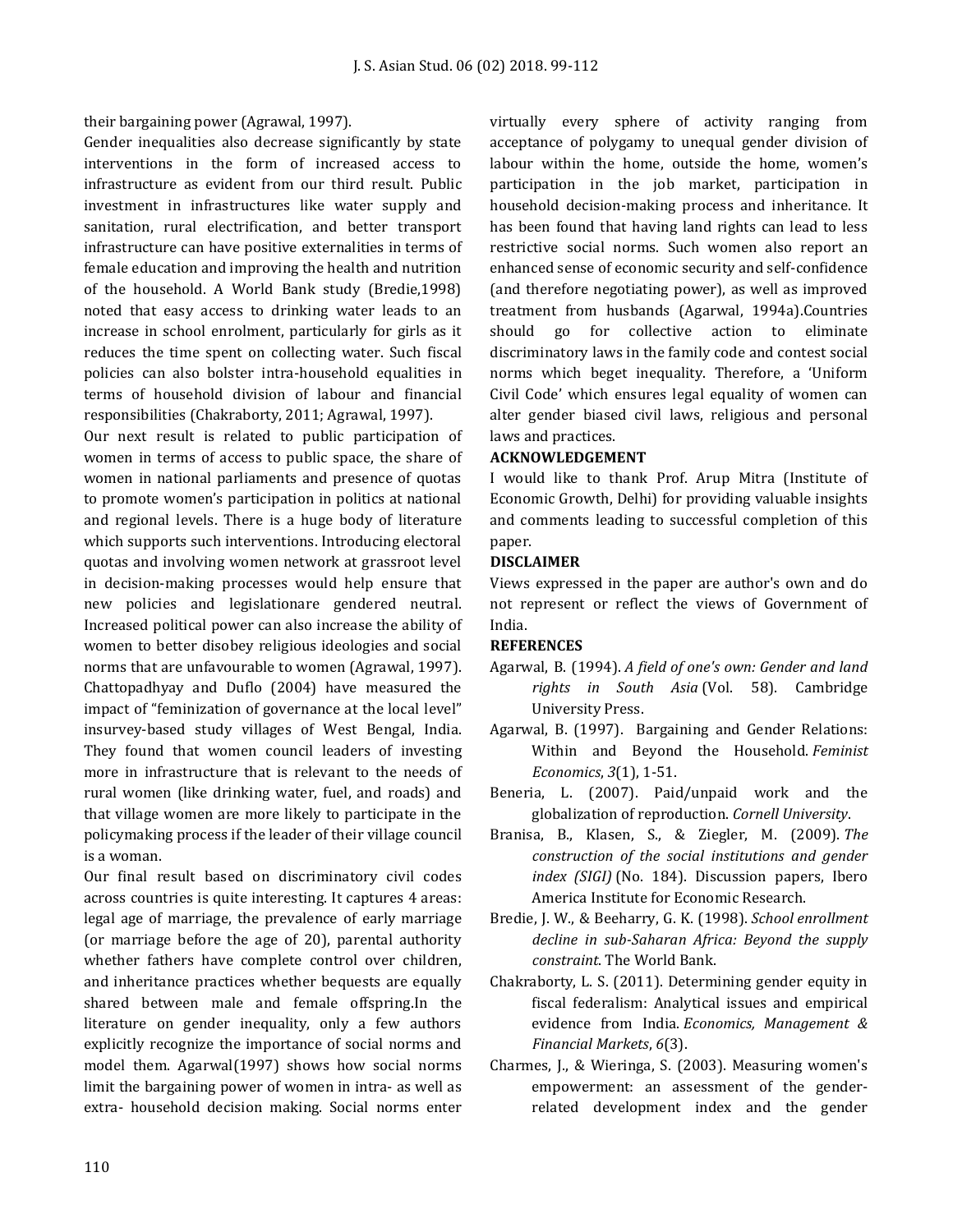empowerment measure. *Journal of Human Development*, *4*(3), 419-435.

- Chattopadhyay, R., & Duflo, E. (2004). Women as policy makers: Evidence from a randomized policy experiment in India. *Econometrica*, *72*(5), 1409- 1443.
- Cueva Beteta, H. (2006). What is missing in measures of women's empowerment? *Journal of human development*, *7*(2), 221-241.
- Desai, M. (2010). Hope in hard times: Women's empowerment and human development.
- Dey, J., & Dutta, S. (2014). Gender-responsive budgeting in India: Trends and Analysis. *International Journal of Social Science*, *3*(4), 495.
- Dollar, D., & Gatti, R. (1999). *Gender inequality, income, and growth: are good times good for women?* (Vol. 1). Washington, DC: Development Research Group, The World Bank.
- Elson, D., & Keklik, H. (2002). The progress of the world's women 2002. Gender equality and the Millennium Development Goals. UNIFEM biennial report. Volume 2.
- Folbre, N. (2006). Measuring care: Gender, empowerment, and the care economy. *Journal of human development*, *7*(2), 183-199.
- Geske Dijkstra, A. (2006). Towards a fresh start in measuring gender equality: A contribution to the debate. *Journal of Human Development*, *7*(2), 275- 283.
- Grown, C. (2010). Keynote Speech at the 54th CSW Meetings. Retrieved from: http://www.un.org/womenwatch/daw/beijing15 /hlroundtables/HLRT%20- %20Grown,%20Caren.pdf. Accessed 20 April 2015.
- Hashemi, S. M., Schuler, S. R., & Riley, A. P. (1996). Rural credit programs and women's empowerment in Bangladesh. *World development*, *24*(4), 635-653.
- Klugman, J. (2009). Human development report 2009. Overcoming barriers: Human mobility and development.
- Lai, D. (2003). Principal component analysis on human development indicators of China. *Social indicators research*, *61*(3), 319-330.
- Mitra, A. (2010). Women's employment in Asia-Pacific. *Asia-Pacific Human Development Report Background Papers Series*, *7*.
- Mitra, A. (2013). Gender Inequality in the Labour Market. In *Insights into Inclusive Growth, Employment and Wellbeing in India* (pp. 203-262). Springer, India.
- Ogwang, T. (1994). The choice of principal variables for computing the Human Development Index. *World development*, *22*(12), 2011-2014.
- Permanyer, I. (2013). A critical assessment of the UNDP's gender inequality index. *Feminist Economics*, *19*(2), 1-32.
- Schüler, D. (2006). The uses and misuses of the Gender‐Related Development Index and Gender Empowerment Measure: a review of the literature. *Journal of Human Development*, *7*(2), 161-181.
- Sen, Amartya. 1999. *Development as Freedom.* Oxford: Oxford University Press.
- Stotsky, J.G. (2006). Gender Budgeting (IMF Working Paper No. WP/06/232). Retrieved from IMF website: www.imf.org/External/pubs/ft/wp/2006/wp062 32. pdf.